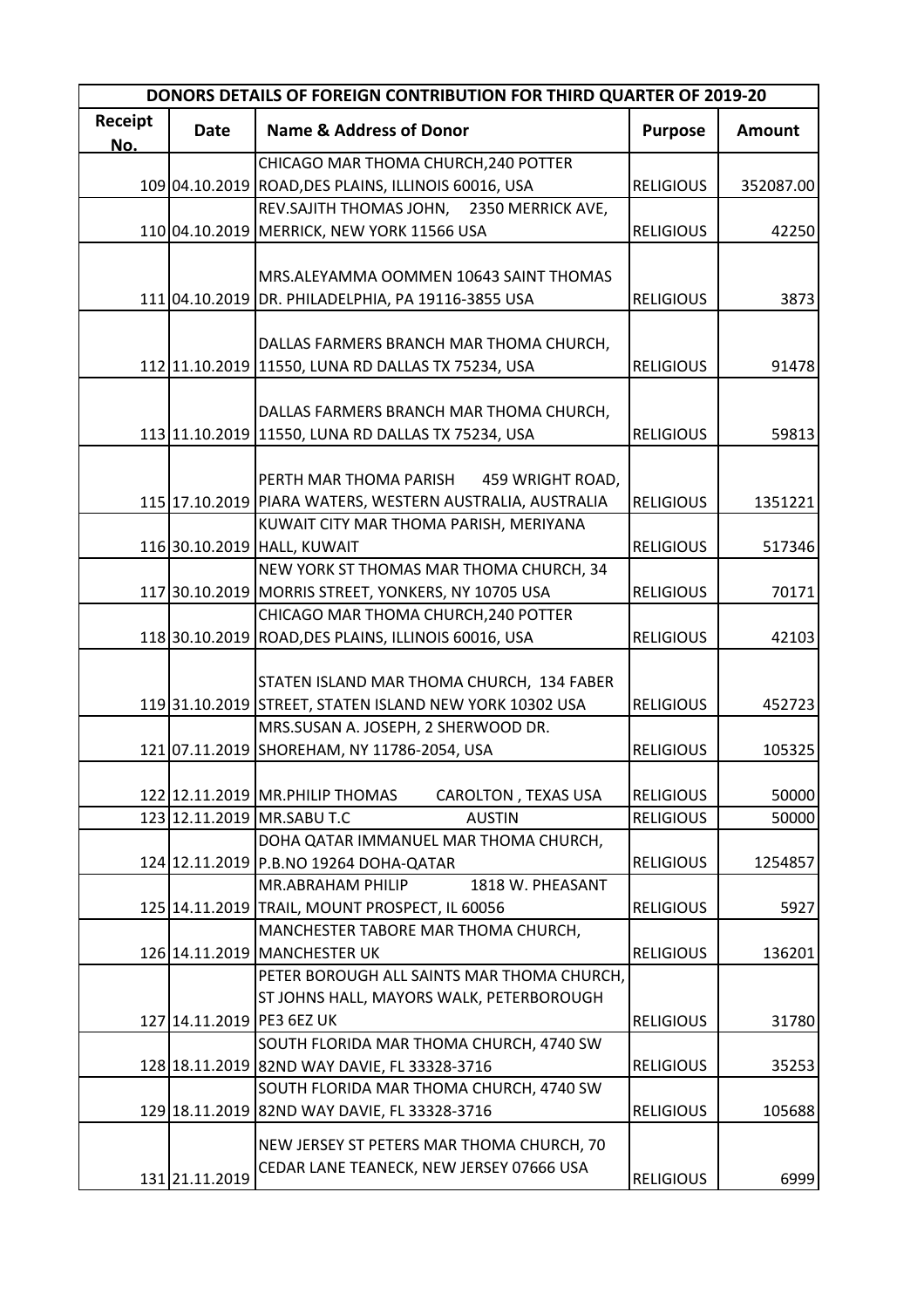|                | BRISTOL ST THOMAS MAR THOMA CHURCH, 24,                     |                  |        |
|----------------|-------------------------------------------------------------|------------------|--------|
|                | 132 21.11.2019 MILLWARD GROVE BS165AJ, UK                   | <b>RELIGIOUS</b> | 137020 |
|                |                                                             |                  |        |
|                | DETROIT MAR THOMA CHURCH EDAVAKA MISSION,                   |                  |        |
|                | 133 21.11.2019 24518 LAHSER RD SOUTHFIELD MI 48033-6040 USA | <b>RELIGIOUS</b> | 35414  |
|                | SINAI MAR THOMA CENTRE, 2320 SOUTH MERRICK                  |                  |        |
|                | 134 29.11.2019 AVENUE USA                                   | <b>RELIGIOUS</b> | 142085 |
|                | LONG ISLAND MAR THOMA CHURCH, 2350 MERRICK                  |                  |        |
| 135 29.11.2019 | AVENUE, LONG ISLAND, NEW YORK 11566                         | <b>RELIGIOUS</b> | 142085 |
|                |                                                             |                  |        |
|                | HOUSTON IMMANUEL MAR THOMA CHURCH,                          |                  |        |
| 136 29.11.2019 | 12803 SUGAR RIDGE BLVD, STAFFORD, TEXAS-77477               | <b>RELIGIOUS</b> | 106564 |
|                | NEW YORK ST THOMAS MAR THOMA CHURCH, 34                     |                  |        |
|                | 137 29.11.2019 MORRIS STREET, YONKERS, NY 10705 USA         | <b>RELIGIOUS</b> | 71043  |
|                | 138 29.11.2019 AUSTIN MAR THOMA CHURCH<br><b>USA</b>        | <b>RELIGIOUS</b> | 35521  |
|                | LUBBOCK EMMANUEL MAR THOMA CHURCH, 101 E                    |                  |        |
|                | 139 29.11.2019 81ST ST, LUBBOCK TX 79404-6501 USA           | <b>RELIGIOUS</b> | 21313  |
|                | <b>MR.KOSHY K.VARGHESE</b><br>3405 WALDEN CREEK             |                  |        |
|                | 140 29.11.2019 LANE, PEARLAND, TX 77581, USA                | <b>RELIGIOUS</b> | 106564 |
|                | MR.JULIAN DANIEL JOHN<br>329 FIREWOOD DR                    |                  |        |
|                | 141 29.11.2019 APT D, DAYTON OH 45419, USA                  | <b>RELIGIOUS</b> | 71043  |
|                | DR. P.JOHN LINCOLN<br>2310 INDIANA AVE,                     |                  |        |
|                | 142 29.11.2019 LUBBOCK, TX 79410-2142, USA                  | <b>RELIGIOUS</b> | 35521  |
|                | MR.VARKEY ABRAHAM, ABRAHAM & SONS                           |                  |        |
|                | LEATHER, LLC 426 HILLSIDE AVE, WILLISTON PARK               |                  |        |
|                | 143 29.11.2019 NEW YORK 11596 USA                           | <b>RELIGIOUS</b> | 35521  |
|                | MR.NAVIN I. KOSHY<br>18505 TANNER BAYOU                     |                  |        |
|                | 144 29.11.2019 LOOP, AUSTIN, TX 78738-6080, USA             | <b>RELIGIOUS</b> | 35521  |
|                | MR.ABRAHAM VARGHESE,<br>10212 FOUNTAIN                      |                  |        |
|                | 145 29.11.2019 GATE DR. STAFFORD TX 77477 USA               | <b>RELIGIOUS</b> | 35521  |
|                |                                                             |                  |        |
|                | <b>MR.JANE JOSEPH</b><br><b>43 SHOREVIEW</b>                |                  |        |
|                | 146 29.11.2019 DR, APT 3, YONKERS, NY 10710-1963, USA       | <b>RELIGIOUS</b> | 21313  |
|                | <b>MR.MATHEW MALAYIL</b><br>16 HOLLY COURT,                 |                  |        |
|                | 147 29.11.2019 WOODCLIFF LAKE, NJ 07677 USA                 | <b>RELIGIOUS</b> | 17761  |
|                | REV.DR.THOMAS AMBALAVELIL 7819 ROCKY PEAK                   |                  |        |
|                | 148 29.11.2019 LN, RICHMOND, TX 77407                       | <b>RELIGIOUS</b> | 14209  |
|                | REV.SONU SKARIAH VARGHESE 5233 17TH STREET,                 |                  |        |
|                | 149 29.11.2019 LUBBOCK, TEXAS, 79416, USA                   | <b>RELIGIOUS</b> | 7104   |
|                |                                                             |                  |        |
|                | <b>MR.PHILIP ABRAHAM</b><br>2634 RIVERHOLLOW                |                  |        |
|                | 150 29.11.2019 LN. SUGAR LAND, TX 77479-8853, USA           | <b>RELIGIOUS</b> | 14209  |
|                | GREATER SEATTLE MAR THOMA CHURCH, 20807-                    |                  |        |
|                | 142ND AVE. SE, KENT, WA 98042-3164, USA                     |                  |        |
| 151 29.11.2019 |                                                             | <b>RELIGIOUS</b> | 139670 |
|                | LONG ISLAND MAR THOMA CHURCH, 2350 MERRICK                  |                  |        |
|                | AVENUE, LONG ISLAND, NEW YORK 11566                         |                  |        |
| 152 29.11.2019 |                                                             | <b>RELIGIOUS</b> | 31970  |